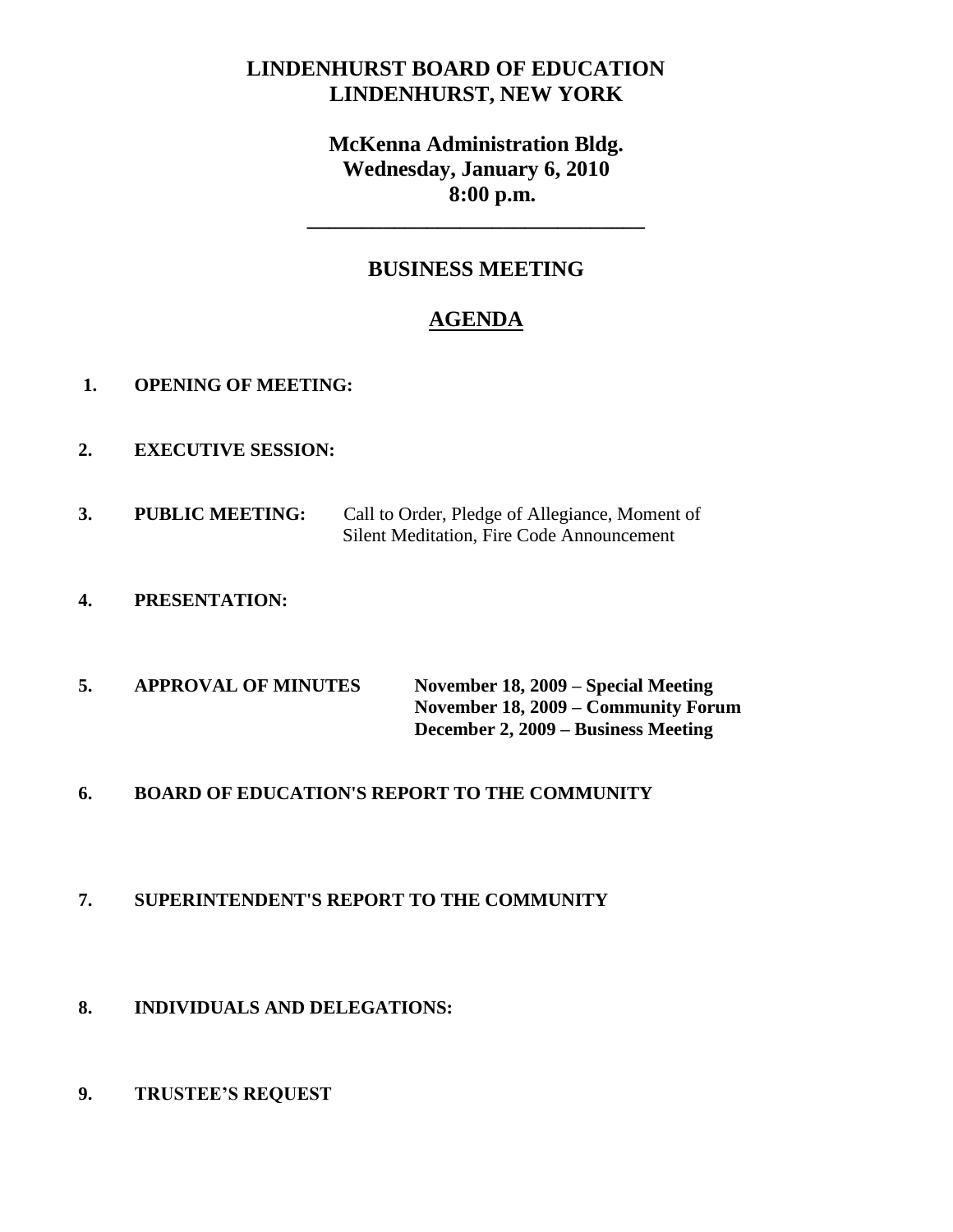#### **10. SUPERINTENDENT'S RECOMMENDATIONS**

#### **a. Recommendation: BOARD POLICY # 8410 – STUDENT TRANSPORTATION**

#### **Second Reading – Vote to be taken**

#### **A new board policy or revision of current board policy requires two readings.**

Recommended Action: Upon a motion made by \_\_\_\_\_\_\_\_\_\_\_\_\_\_\_\_\_\_\_, Seconded by \_\_\_\_\_\_\_\_\_\_\_\_, the following proposed policy is offered for a first reading.

**8410**

#### **STUDENT TRANSPORTATION**

The Board of Education affirms its goal of providing a safe and economical transportation system for district students. Transportation shall be provided at district expense to those students who are eligible as authorized by the Board.

Transportation will be provided on the basis of the individual grades in which students are enrolled and the distance they live from the school attended. Eligibility will be determined based on the following schedule:

| K through 5 | $\frac{3}{4}$ mile or more   |
|-------------|------------------------------|
| Grades 6-8  | 1 mile or more               |
| Grades 9-12 | $1\frac{1}{2}$ miles or more |

General private or parochial transportation needs per current state education regulations require the need to transport pupils up to a 15 mile radius from the pupil's home to the school location.

The major objectives in the management of the student transportation program shall include the following:

- 1. to provide efficient, effective and safe service;
- 2. to ensure that all students whose disability or distance from school requires them to receive necessary transportation do, in fact, receive it;
- 3. to adapt the system to the demands of the instructional program;
- 4. to review at least once a year school bus schedules and routing plans to ensure that maximum efficiency and safety are maintained; and
- 5. to review at least once a year the eligibility for transportation of students residing in the district, to ensure that all entitled to the services receive them.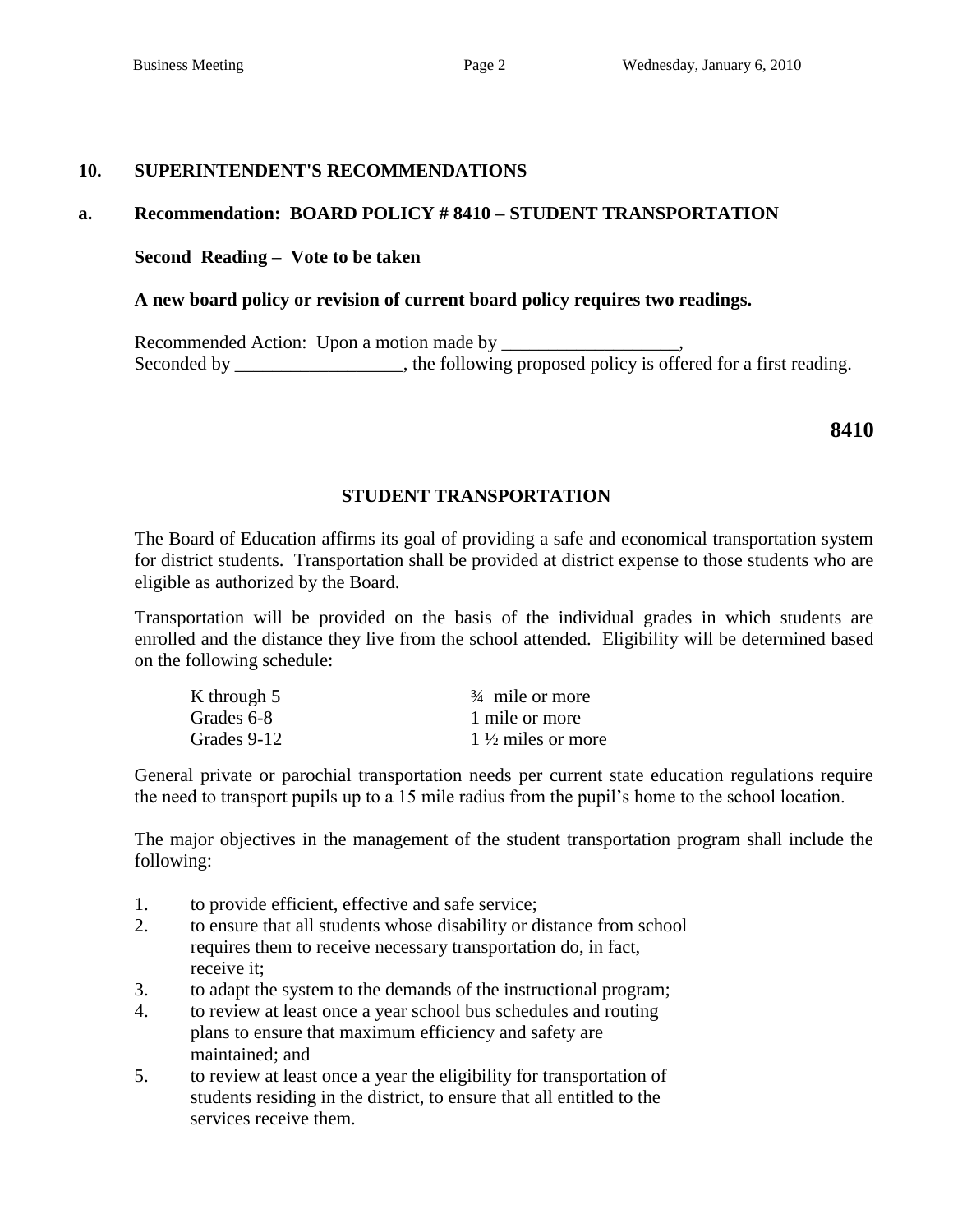The Superintendent of Schools shall be responsible for administering the transportation program. The program shall comply with all applicable laws, regulations and policies established by federal, state and local authorities.

## **PROVISIONS FOR THE TRANSPORTION OF PUPILS**

## 1. Contracts for Transportations

It is the current policy of the Lindenhurst Board of Education to award a contract to the lowest responsible bidder for the general transportation needs of the district. Said contract shall not become valid and binding upon either party unit it has been approved by the superintendent of schools and the commissioner of education. Such contracts may be made for a period not exceeding five years if such terms are approved by the voters.

2. Transportation of Students with Disabilities

The Lindenhurst School District also provides transportation by contracted vehicles for pupils who are physically or mentally handicapped to schools within the district, or to special schools for severely handicapped children when such schools are within a fifty mile radius of the pupil's home.

Cross-ref: 5300, Code of Conduct

Ref: Education Law §§305(14); 1501-b; 1807; 3602(7); 3623; 3635 et seq. *Matter of Handicapped Child*, 24 EDR 41 (1984) *Matter of Zakrezewski*, 22 EDR 381 (1983) *Matter of Nowak*, 22 EDR 91 (1982) *Matter of Fox*, 19 EDR 439 (1980)

(Adoption date: February 4, 2009)

Revised: January 6, 2010

Vote on the motion: Yes:

No:

Abstained: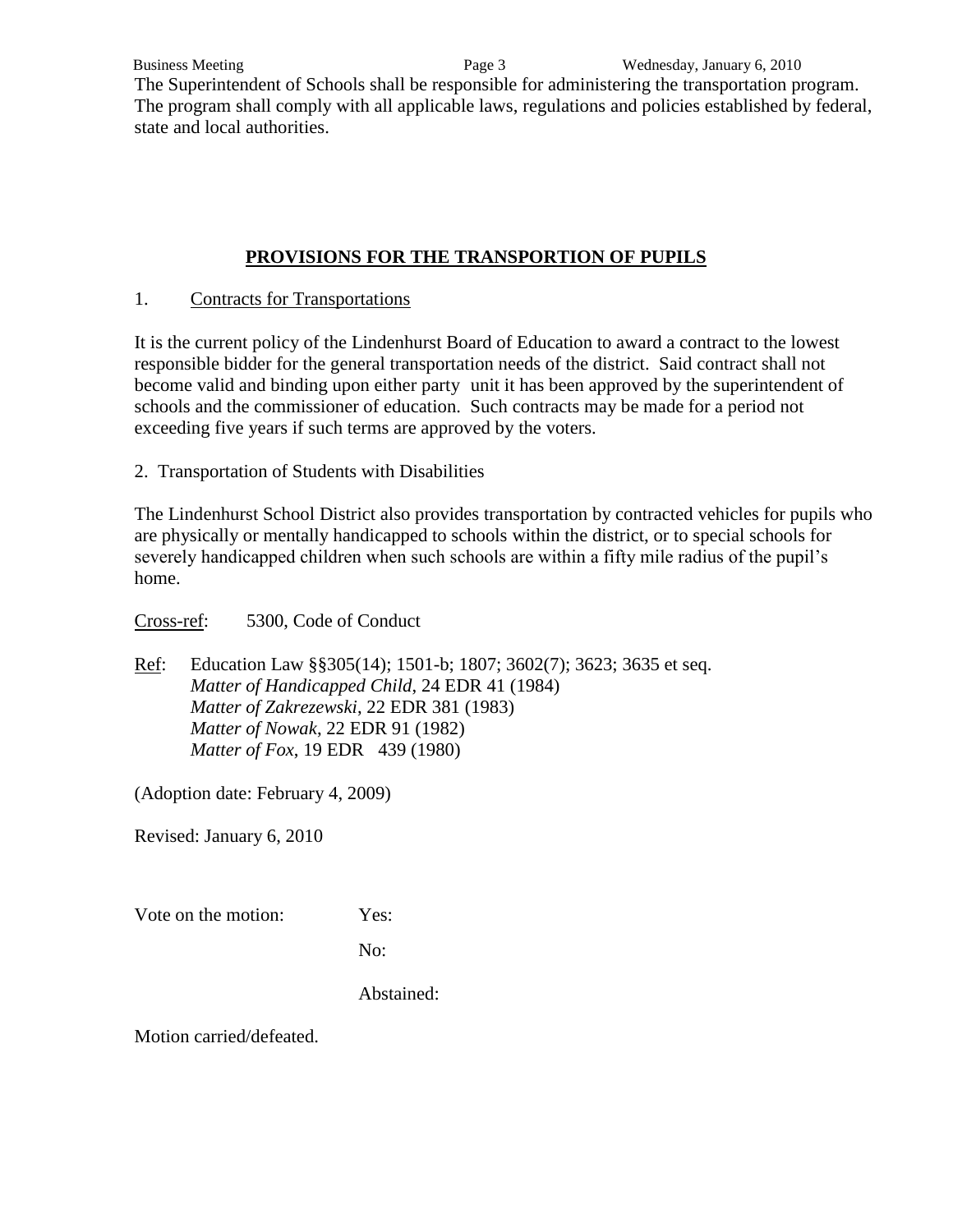### **b. Recommendation: FIELD TRIPS**

Recommended Action: Upon a motion made by \_\_\_\_\_\_\_\_\_\_\_\_\_\_\_\_\_\_\_, Seconded by \_\_\_\_\_\_\_\_\_\_\_\_\_\_\_, the following resolution is offered

RESOLVED that the Board of Education, upon the recommendation of the Superintendent, approves the following field trip (s):

## **Athletics**

| Saturday             | Jan. 9, 2010     | Girl's Winter Track Team to compete at the Armory in<br>NYC. Team will be transported via school bus.                                    |  |  |  |
|----------------------|------------------|------------------------------------------------------------------------------------------------------------------------------------------|--|--|--|
| <b>Ski Club</b>      |                  |                                                                                                                                          |  |  |  |
| Saturday             | Jan. 23, 2010    | Approximately 40 ski club members to Jiminy Peak,<br>Massachusetts.                                                                      |  |  |  |
| Sat. & Sun.          | Feb. 27,28, 2010 | Approximately 40 ski club members to Mount Snow<br>Vermont.                                                                              |  |  |  |
| Saturday<br>Mountain | March 6, 2010    | Approximately 40 ski club members<br>Blue<br>to                                                                                          |  |  |  |
|                      |                  | Pennsylvania.                                                                                                                            |  |  |  |
|                      |                  | All students who attend the ski trips are transported via<br>coach bus.                                                                  |  |  |  |
| <b>High School</b>   |                  |                                                                                                                                          |  |  |  |
| Fri.                 | Jan. 29, 2010    | Approximately 25 11 <sup>th</sup> grade Peer Leadership students<br>to NYC. Students will be transported via the LIRR.                   |  |  |  |
| Fri.                 | April 30, 2010   | Approximately 15 US History and Dock Law students<br>to Ellis Island and the Statue of Liberty. Students will be<br>transported via LIRR |  |  |  |
| Note: See enclosed   |                  |                                                                                                                                          |  |  |  |

Vote on the motion: Yes:

No: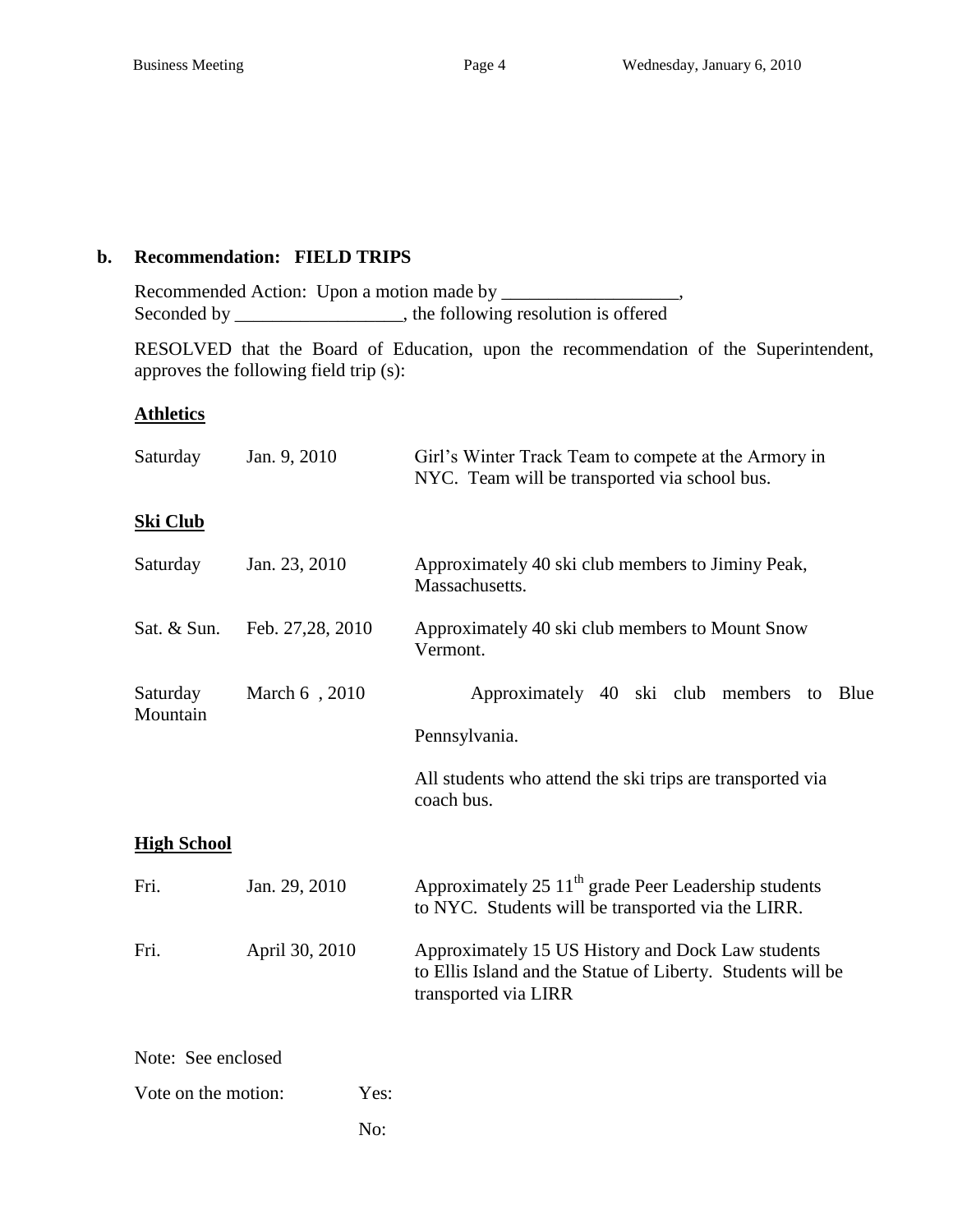Abstained:

Motion carried/defeated.

#### **c. Recommendation: CHANGE IN MILEAGE REIMBURSEMENT**

Recommended Action: Upon a motion made by Seconded by \_\_\_\_\_\_\_\_\_\_\_\_\_\_\_, the following resolution is offered

RESOLVED that the Board of Education, upon the recommendation of the Superintendent, Establish the mileage rate for reimbursement to the school district employees fro mileage used while conducting school business, at the IRS rate of \$.50 per mile, effective January 1, 2010.

Note: See enclosed

Vote on the motion: Yes:

No:

Abstained:

Motion carried/defeated.

## **d. Recommendation: UNDERCLASSMAN SELECTION CLASSIFICATION**

Recommended Action: Upon a motion made by Seconded by \_\_\_\_\_\_\_\_\_\_\_\_\_\_\_\_, the following resolution is offered

RESOLVED that the Board of Education based upon the Individual Athletic Profiles of two students and the recommendation of the Superintendent approves the selection of the underclassmen, named in attachments, to participate on the JV Wrestling Team.

Note: See enclosed

Vote on the motion: Yes:

No:

Abstained: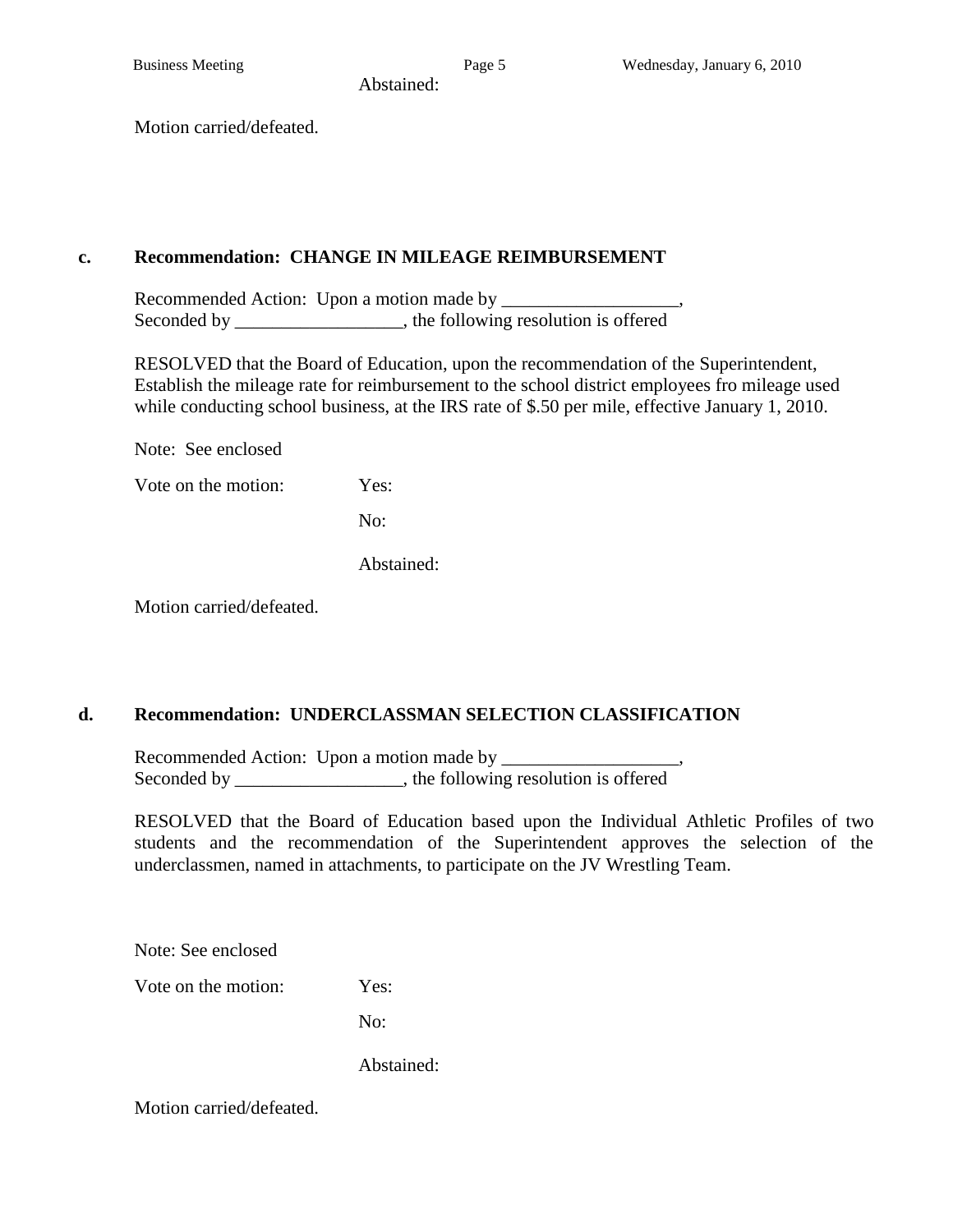#### **e. Recommendation: DONATION**

Recommended Action: Upon a motion made by \_\_\_\_\_\_\_\_\_\_\_\_\_\_\_\_\_\_\_, Seconded by \_\_\_\_\_\_\_\_\_\_\_\_\_\_\_, the following resolution is offered

RESOLVED that the Board of Education, upon the recommendation of the Superintendent, accepts a donation of \$100.00 from Ms. L. Camelo of Ridgewood Savings Bank in Lindenhurst to be used for supplies and expenses at the High School.

Note: See enclosed

Vote on the motion: Yes:

No:

Abstained:

Motion carried/defeated.

#### **f. Recommendation: DONATION**

Recommended Action: Upon a motion made by \_\_\_\_\_\_\_\_\_\_\_\_\_\_\_\_\_\_\_, Seconded by \_\_\_\_\_\_\_\_\_\_\_\_\_\_\_, the following resolution is offered

RESOLVED that the Board of Education, upon the recommendation of the Superintendent, Accepts a donation of \$450.00 from the Class of 1979 to be used for the Senior High CIA (Character in Action) Club Courtyard Project.

Note: See enclosed

Vote on the motion: Yes:

No:

Abstained: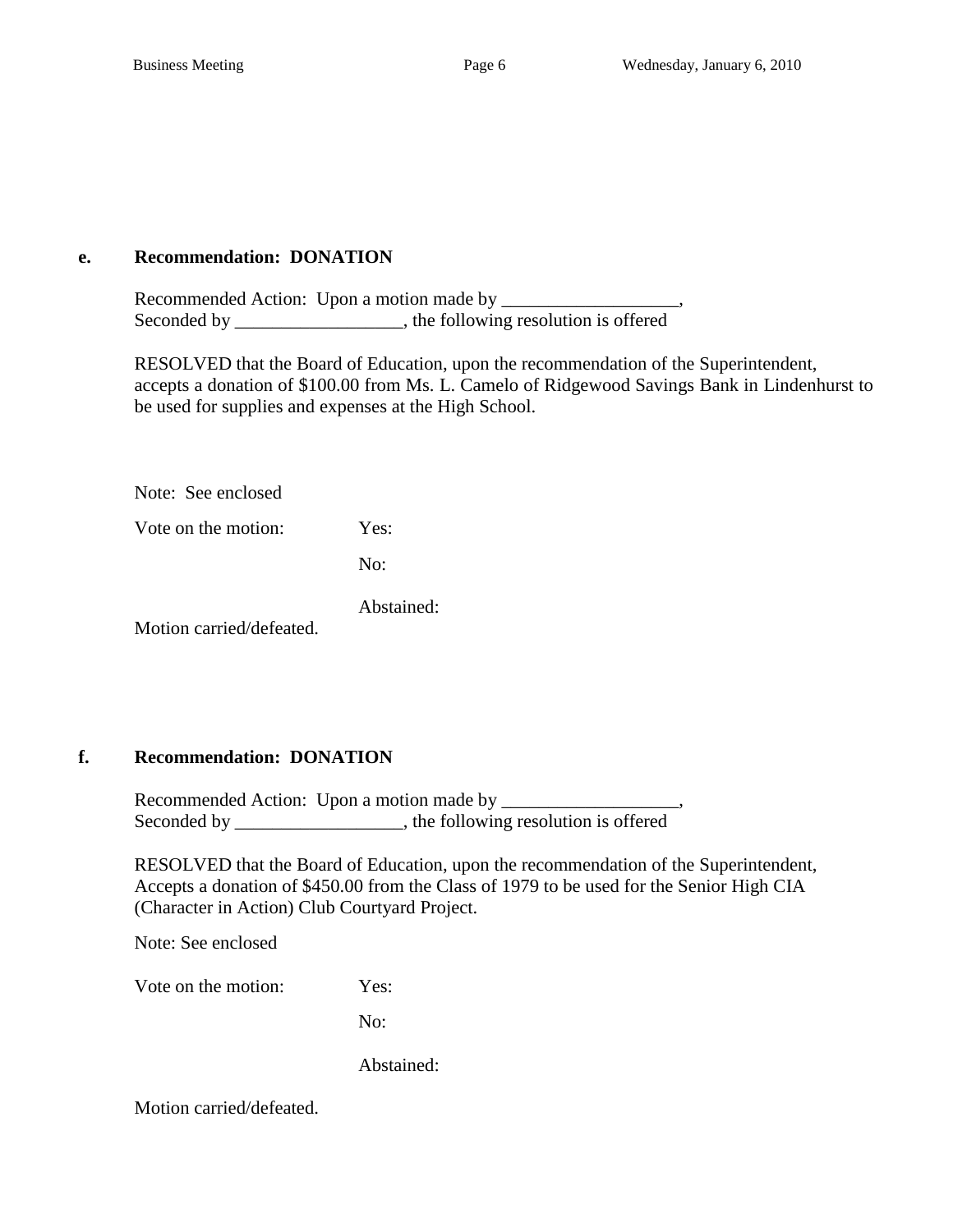## **g. Recommendation: SECTION § 913**

Recommended Action: Upon a motion made by \_\_\_\_\_\_\_\_\_\_\_\_\_\_\_\_\_\_\_, Seconded by \_\_\_\_\_\_\_\_\_\_\_\_\_\_\_, the following resolution is offered

 RESOLVED, that pursuant to §913 of the Education Law, the employee named in executive session is hereby directed to appear for a medical examination in the office of Dr.Turowsky, and it is

 FURTHER RESOLVED, that Dr. Norman Turowsky, is hereby appointed school medical inspector pursuant to §913 of the Education Law in order to evaluate said employee's ability to perform his/her duties.

Vote on the motion: Yes:

No:

Abstained:

Motion carried/defeated.

## **h. Recommendation: BUDGET TRANSFERS**

Recommended Action: Upon a motion made by \_\_\_\_\_\_\_\_\_\_\_\_\_\_\_\_\_\_\_, Seconded by \_\_\_\_\_\_\_\_\_\_\_\_\_\_\_\_, the following resolution is offered

RESOLVED that the Board of Education, upon the recommendation of the Superintendent, Approve the attached Budget Transfers totaling \$94,323,03.

Note: See enclosed

Vote on the motion: Yes:

No:

Abstained: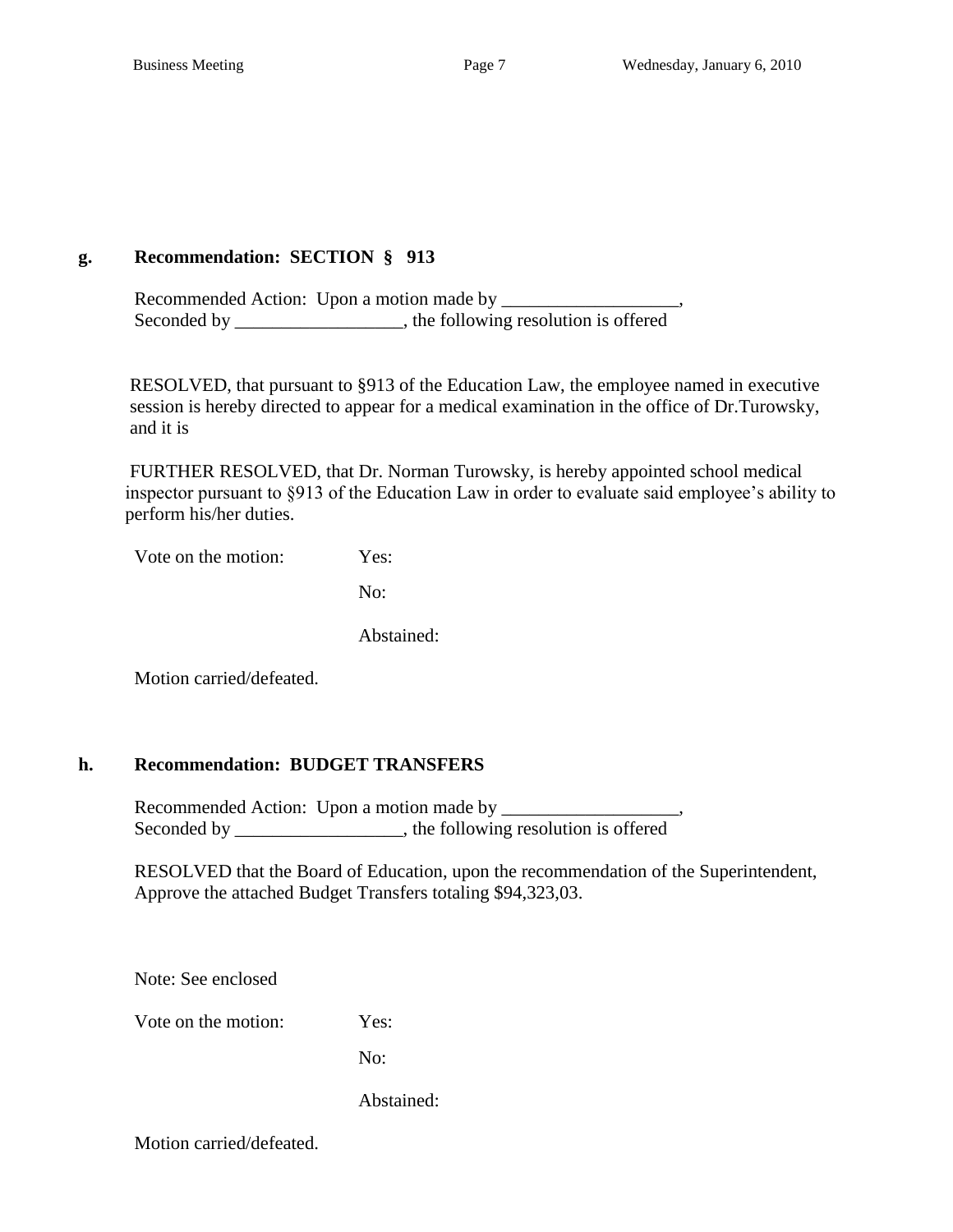## **11. SCHEDULES**

| Schedule |            | A-1 No. 7-S  | <b>Athletic Supervision</b>                                                |  |
|----------|------------|--------------|----------------------------------------------------------------------------|--|
| Schedule | A-1 No. 9  |              | Personnel, Instructional<br>Resignations & Terminations                    |  |
| Schedule |            | A-1 No. 9C   | <b>Coaching Assignments</b>                                                |  |
| Schedule |            | A-3 No. 38   | Personnel, Instructional Appointments                                      |  |
| Schedule |            | A-3 No. 39   | Personnel, Instructional Appointments                                      |  |
| Schedule |            | A-3 AE No. 9 | Personnel, Instructional Appointments<br><b>Adult/Continuing Education</b> |  |
| Schedule | A-4 No. 2  |              | Central Office/Non-Aligned Salaries                                        |  |
| Schedule | AS-1 No. 8 |              | <b>Substitute Personnel Instructional</b><br>Resignations & Terminations   |  |
| Schedule |            | AS-3 No. 11  | <b>Substitute Personnel Appointments</b>                                   |  |
| Schedule | A-5 No. 2  |              | Personnel, Instructional – Tenure                                          |  |
| Schedule | $B-1$      | No. 4        | <b>Non-Instructional Personnel</b><br><b>Resignations or Terminations</b>  |  |
| Schedule | $B-1$      | PT. 6        | <b>Non-Instructional Personnel</b><br><b>Resignations or Terminations</b>  |  |
| Schedule | $B-2$      | PT. 5        | <b>Non-Instructional Personnel</b><br>Leave of Absence                     |  |
| Schedule | $B-3$      | No. 10       | <b>Non-Instructional Personnel Appointments</b>                            |  |
| Schedule | $B-3$      | No. PT 10    | Non-Instructional Appointments – Part Time                                 |  |
| Schedule | $B-3$      | No. S 11     | Non-Instructional Appointments<br><b>Substitute Personnel</b>              |  |
| Schedule | D          | No. 19       | <b>Pupil Personnel Services</b>                                            |  |